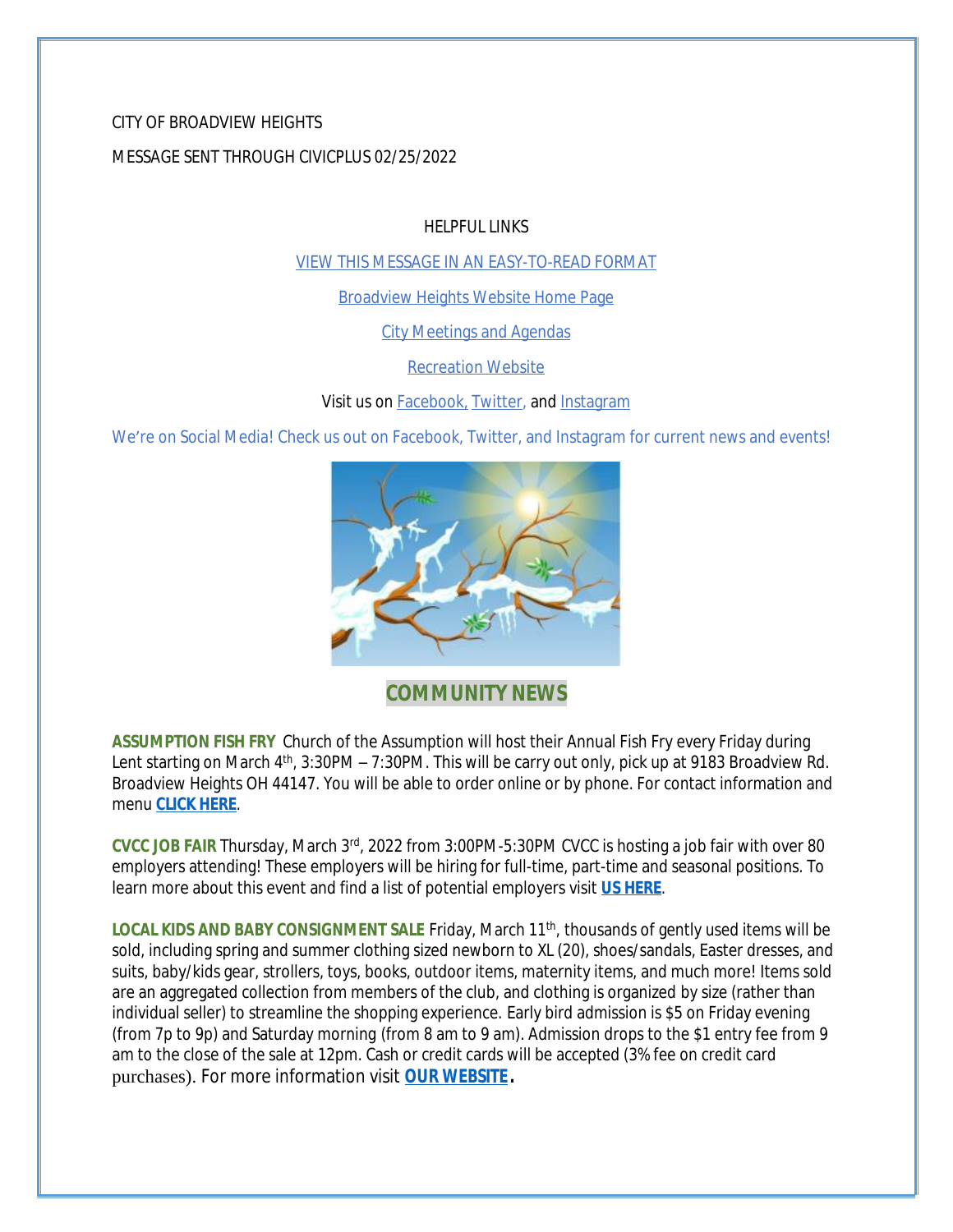**THE BRECKSVILLE-BROADVIEW HEIGHTS SCHOOLS FOUNDATION** is excited to announce its campaign to raise funds for next year's teacher grants! *"Bee the IMPACT"* is an online silent auction featuring exciting packages and experiences including: our popular graduation packages, Catawba Island getaway, exclusive dining experiences and more! 100% of online auction proceeds will go towards funding Classroom Enrichment grants benefitting our teachers and, ultimately, our students. The Schools Foundation has a goal of raising \$15,000 and is asking for your help in making this a successful campaign! Those interested in helping can do so in the following ways by visiting **[www.bbhsf.org/bee-the-impact-campaign.](http://www.bbhsf.org/bee-the-impact-campaign)**

**SPOTLIGHTS THEATER PRESENTS PUFFS, A COMEDIC PARODY** The Broadview Heights, Spotlights' first show of the year, will be *Puffs*, *or Seven Increasingly Eventful Years at a Certain School of Magic & Magic.* This comedic parody by Matt Cox is set in the world of a certain Magical Boy Wizard who went to a certain Wizard School and conquered evil. This, however, is not his story. This is the story of the Puffs... who just happened to be there too. It is a tale for anyone who has never been destined to save the world. Tickets are \$15 for adults and \$12 for seniors and students. Running March 4<sup>th</sup> through March 13th. To purchase tickets **[VISIT THEIR WEBSITE](http://www.broadview-heights-spotlights.org/theater/)**[.](http://www.broadview-heights-spotlights.org/theater/)

**[PARKING ON CITY STREETS](http://www.broadview-heights-spotlights.org/theater/)** [To ensure effective snow removal, vehicles](http://www.broadview-heights-spotlights.org/theater/) **[must](http://www.broadview-heights-spotlights.org/theater/)** [be off of the city streets](http://www.broadview-heights-spotlights.org/theater/)  [when there is a snow event with 2 inches or more of snow.](http://www.broadview-heights-spotlights.org/theater/) 

**[2022 SNOWMAN BUILDING CONTEST](http://www.broadview-heights-spotlights.org/theater/)** [The City of Broadview Heights & the Broadview Heights](http://www.broadview-heights-spotlights.org/theater/)  [Community Foundation is holding a contest to find the best snowman builders in the city!](http://www.broadview-heights-spotlights.org/theater/) **[Contest ends](http://www.broadview-heights-spotlights.org/theater/)  [February 28, 2022](http://www.broadview-heights-spotlights.org/theater/)**[. For rules and submission information, please visit our website:](http://www.broadview-heights-spotlights.org/theater/)  **<https://www.broadview-heights.org/1403/Snowman-Contest>**.

**CUYAHOGA SOIL AND WATER CONVERSATION DISTRICT** is promoting three events. See below:

- Native Seed, Plant, and Tree/Shrub sale [www.cuyahogaswcd.org/programs/native-seed](http://www.cuyahogaswcd.org/programs/native-seed-plant-and-treeshrub-sales)**plant-and-treeshrub-sales**
- Poster Contest **[www.cuyahogaswcd.org/events/2022/04/01/poster-contest-registration](http://www.cuyahogaswcd.org/events/2022/04/01/poster-contest-registration-deadline)deadline**
- Master Rain Gardener **[www.cuyahogaswcd.org/events/2022/05/02/master-rain-gardener](http://www.cuyahogaswcd.org/events/2022/05/02/master-rain-gardener)**

### **SERVICE DEPARTMENT**

#### **440-717-4068**

**KEEP YOUR CATCH BASIN CLEAR** As the temperatures creep up (and down), make sure your catch basins are cleared of snow and ice so that the melting snow can drain properly.

**DISPOSAL OF FURNITURE, MATTRESSES AND BOX SPRINGS** These items are to be disposed of with your regular trash. Upholstered items, mattresses and box springs MUST BE wrapped up in plastic (Painter's Plastic works well) to be picked up by Rumpke. Please contact Rumpke to inform them of the large item pick up 24 hours in advance at 1-800-828-8171. Additional information can be reviewed on our website **[HERE](https://www.broadview-heights.org/1027/Garbage-Recycling)**.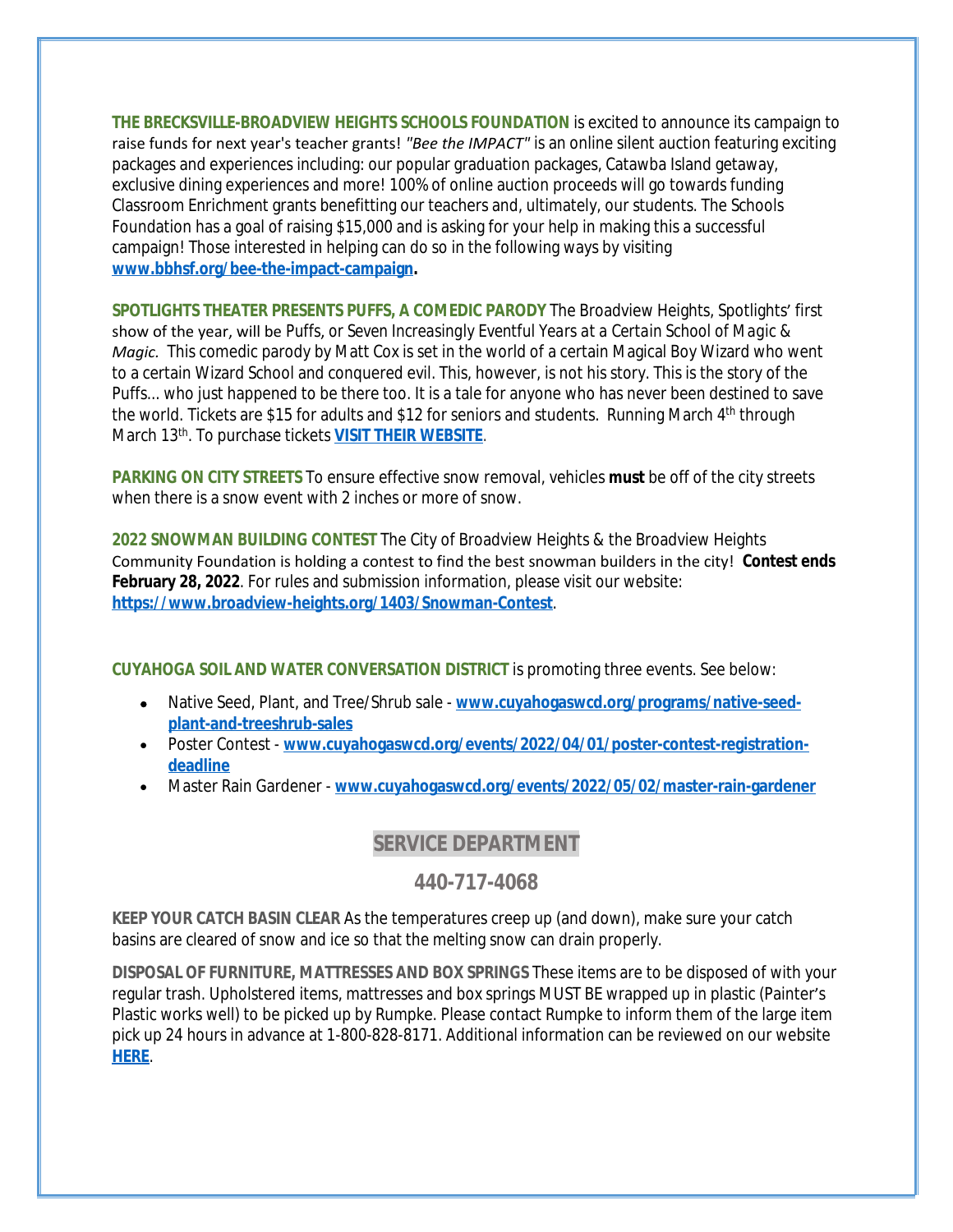**DISCARDING OF WIPES** Please note that wipes (for example Clorox, Lysol, baby wipes…) are not to be flushed down toilets. These wipes are not made to breakdown. Please dispose of wipes in your garbage and only flush toilet paper. Thank you! NO wipes are flushable, even if the box says they are. Please dispose of wipes in your garbage and only flush toilet paper. Thank you!

### **ENGINEERING DEPARTMENT**

#### **440-838-4705**

**PRESS RELEASE: CUY WEST ROYALTON ROAD SR 82 RESURFACING** The City of Broadview Heights in cooperation with the Ohio Department of Transportation (ODOT) proposes to resurface West Royalton Road from Seneca Blvd. to the Broadview Heights/North Royalton Corporation Line (approximately .75 miles). The work includes resurfacing, partial/full depth base pavement repairs, sidewalk replacement including ADA curb ramps, drainage improvements, apron improvements, and guardrail replacement. The construction is scheduled to commence in Spring 2023.

The City is seeking comments regarding environmental or social issues related to this project, including, but not limited to, the effect of the project on local residents, cultural resources (archaeological and history/architectural), ecological resources (streams, wetlands, etc.), and regulated materials (dump sites, underground and above ground storage tanks, etc.). Detailed environmental impacts are unknown at this time but could include historical impacts, floodplain impacts, ecological impacts, and could require waterway permits. Additionally, we would appreciate any information you may have on the existence of these features in the project area. Questions and/or comments regarding this project may be directed to Gary Yelenosky, City Engineer, by mail to City of Broadview Heights Engineering Department, 9543 Broadview Road, Broadview Heights, OH 44147, by phone (440) 838-4705, or by email **[gyelenosky@broadview-heights.org](mailto:gyelenosky@broadview-heights.org)** . Comments may be submitted by March 1st, 2022.

**IMPORTANT INFORMATION REGARDING TRAFFIC LIGHTS ON SR 82** The second set of signal heads in each direction is optically programmed to avoid giving conflicting indications to SR 82 traffic and potentially cause a vehicle to run a red light. Generally, whenever the first set of signals for EB or WB 82 traffic turns green, the second set will turn green as well. At the end of the phase, the first set should go to yellow and then red, while the second optically programmed set will remain green and activate the left turn arrows so as to clear out any traffic remaining between Market Place East and Glenwood. The optically programmed heads should only be visible to those vehicles in between the intersections so that vehicles back at the first set of signals do not mistakenly see green indications and think that they are able to proceed forward. Similarly, in instances where there is only side street demand on either Market Place East or Glenwood (but not both), the respective side street will be given a green light along with the downstream optically programmed heads so that vehicles turning right out onto 82 will be able to continue on their way through the adjacent intersection. Again, 82 traffic is seeing red at this time at the first set of signals and we do not want them to be able to see the second set of optically programmed signals which will be displaying green as this could cause them to run their red light.

The optically programmed heads are a safety measure that is necessary when you have a signalized offset intersection such as this.

**POINT OF SALE INSPECTION OF SEPTIC SYSTEMS** Please see the ordinance regarding the Point of Sale Inspection for residents with septic systems. **[1048.01 ORDINANCE POINT OF SALE INSEPECTIONS OF](https://codelibrary.amlegal.com/codes/broadviewhts/latest/broadview_oh/0-0-0-13398)  SEPTIC SYSTEMS.**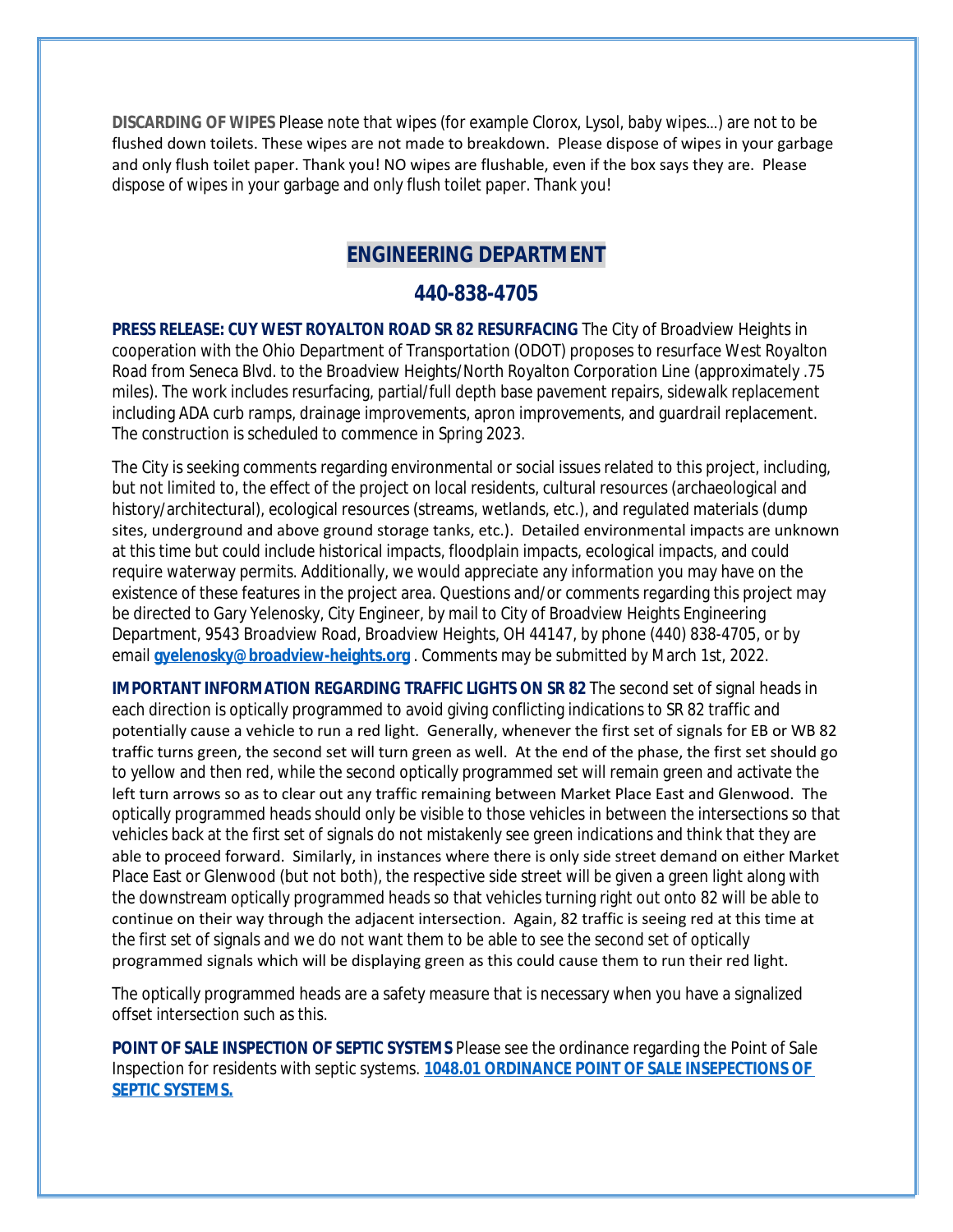## **THE CITY OF BROADVIEW HEIGHTS IS ACCEPTING APPLICATIONS**

#### **PART TIME POSITIONS:**

#### Apply online at: **<https://www.broadview-heights.org/jobs.aspx>**

**RESIDENT SERVICES ATTENDANT** This position is responsible for providing excellent customer service by greeting and assisting the public as they call or enter City Hall and/or the Recreation Center. Ensures that visitor logs are completed and information and directions are provided as needed. Performs a variety of customer service and support tasks. Please **[visit our website](https://www.broadview-heights.org/Jobs.aspx?UniqueId=98&From=98&CommunityJobs=False&JobID=Resident-Services-Attendant-135)** for more information and to apply.

**PT HUMAN SERVICES DRIVER** Provides transportation services to ambulatory and/or wheelchair residents to and from private homes to the community building, grocery stores and recreational day trip facilities. Position also performs general customer service duties to support the Human Services function. Hours of work are Monday - Friday, 10 – 15 hours/week, with occasional evenings/weekends as needed. Must have current Ohio Driver's license (no CDL), have a clean driving record and background check, and be able to lift up to 35 lbs. Apply **[HERE](https://broadview-heights.org/Jobs.aspx?UniqueId=98&From=All&CommunityJobs=False&JobID=PartTime-Driver-Human-Services-Departmen-134)** for more information.

**PART TIME HEAD LIFEGUARD** Performs all Lifeguard duties and maintains presence on pool deck when not lifeguarding; oversees Lifeguards and Water Safety Instructors to ensure duties are completed properly and safety is maintained. Must have current certifications, prior supervisory experience and at least 2 years' experience as a Lifeguard.

**LIFEGUARD** Evening/Weekend and Day Shift positions are currently open. Must hold current Lifeguard Certification. We offer free certification training to be a Water Safety Instructor to our interested Lifeguards. Must be at least 15 years old. Please apply online or contact our Aquatics Manager at **[udrinko@broadview-heights.org](mailto:udrinko@broadview-heights.org)**.

**PT CUSTODIAN** Evenings and Weekend work, 20 – 24 hours/week. Performs custodial duties as directed, dusting, picking up trash and clutter, mopping, vacuuming, cleaning and restocking restrooms, cleaning and sanitizing surfaces and equipment. May assist with setting up and taking down chairs/tables/equipment for meetings and events.

### **RECREATION DEPARTMENT 440-838-4522**

**SILVER SNEAKERS AND RENEW ACTIVE** Our seniors are encouraged to stay after *Coffee With the Mayor* on Thursday, March 3rd to see a demo of the Silver Sneakers classes EnerChi and Yoga. Make sure to bring your Silver Sneakers card or Insurance Card and I.D. to verify your eligibility and use your *Silver Sneakers and Renew Active* benefits with the Recreation Center.

**SILVER SNEAKERS CLASSIC DEMO** Monday, March 7<sup>th</sup> at 10:15am Silver Sneakers Classic demo in the Recreation Center Aux gym. Stop in at 10:00am to meet the instructor and ask any questions.

**NEW POOL HOURS** The new pool hours are as follows beginning March 7, 2022. Monday – Friday 5:30AM-8PM, Saturdays 7:30AM-6:00PM, and Sundays 7:30AM-4:00PM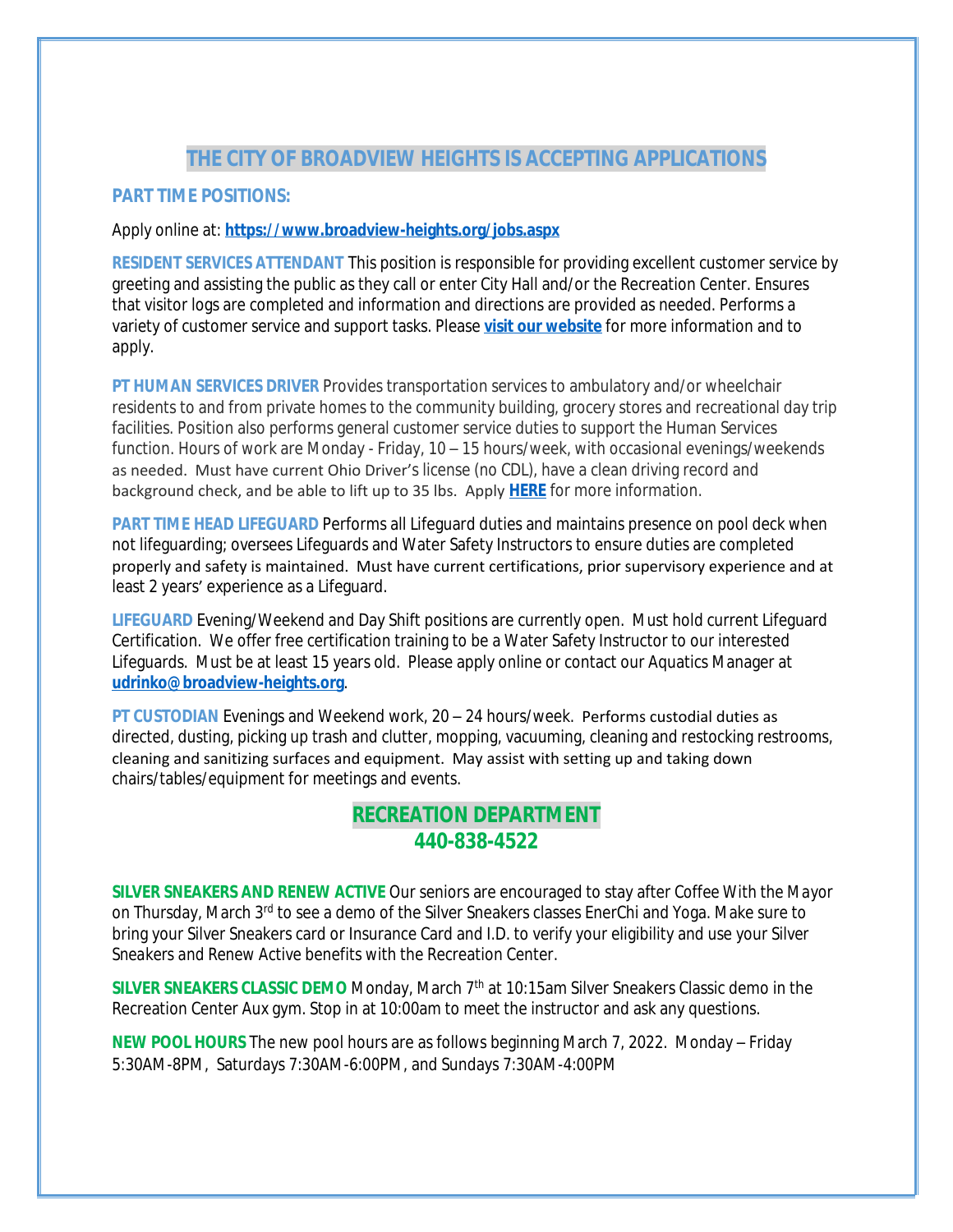**SPRING SOCCER** is right around the corner. Games are scheduled to begin Saturday, April 9th and will run for 6 weeks. If you played in the fall you are automatically registered for spring, you don't need to re-register. If you did not play in the fall and want to play in the spring you can register at **[www.bhrec.org/register](http://www.bhrec.org/register)** between February 1st and February 28th. If you have additional questions about soccer visit our soccer page on the website at: **<https://broadview-heights.org/243/Soccer>**

**BASEBALL / SOFTBALL / TEE BALL** registrations are going on now and will close on March 15th. If you do not register by March 15th you are not guaranteed a spot on a team. For more information visit our website at **<https://broadview-heights.org/643/Baseball-Softball>**

**Recreational Baseball / Softball Umpires Needed** Broadview Heights is looking for candidates interested in becoming a professional umpire for the upcoming baseball and softball season. This is for the 10 year old to high school age games. If interested contact Gary Diehl at **[gdiehl@broadview](mailto:gdiehl@broadview-heights.org)heights.org**

**LIFEGUARDS** We are hiring lifeguards for all shifts, please contact Ursula Drinko at **[udrinko@broadview](mailto:udrinko@broadview-heights.org)heights.org** for more information.

**PROGRAMS/MEMBERSHIPS** Please visit us **[our website here](https://www.broadview-heights.org/292/Parks-Recreation)** for information on current programs, memberships and activities.

**CHECK US OUT ON FACEBOOK AND INSTAGRAM!**

**CURRENT OPERATING HOURS:** Monday through Friday 5:30AM – 10:00PM Saturday 7:30AM – 8:00PM Sunday 7:30AM - 6:00PM

### **HUMAN SERVICES DEPARTMENT**

#### **440-526-4074**

**COFFEE WITH THE MAYOR** Join us for coffee and pastry with Mayor Alai on Thursday, March 3rd at 9:30 AM. He will update residents on what is happening with the city, council and various departments, as well as answer and address any questions or concerns you have. Please let us know you are coming by calling Human Services at 440-526-4074. All residents, regardless of age, are welcome.

**SILVER SNEAKERS AND RENEW ACTIVE** Our seniors are encouraged to stay after *Coffee With the Mayor* on March 3<sup>rd</sup> to see a demo of the Silver Sneakers classes EnerChi and Yoga.

**FREE COVID-19 AT HOME TEST KITS** In December, as the Omicron variant of the Coronavirus led to a spike in cases, the federal government announced it would start mailing at home COVID tests for free to any U.S. household that requests one. Every home in the U.S. is eligible to order 4 free at- home COVID- 19 tests. Orders will usually ship in 7-12 days. To request your free kits, log on to **[www.covidtests.gov](http://www.covidtests.gov)** and click on "Order Free At-Home Tests".

**AARP TAX-AIDE PROGRAM** The AARP Tax-Aide Program will NOT be scheduling appointments at the Broadview Heights Human Services Department in 2022 for the 2021 tax year. Due to a shortage of